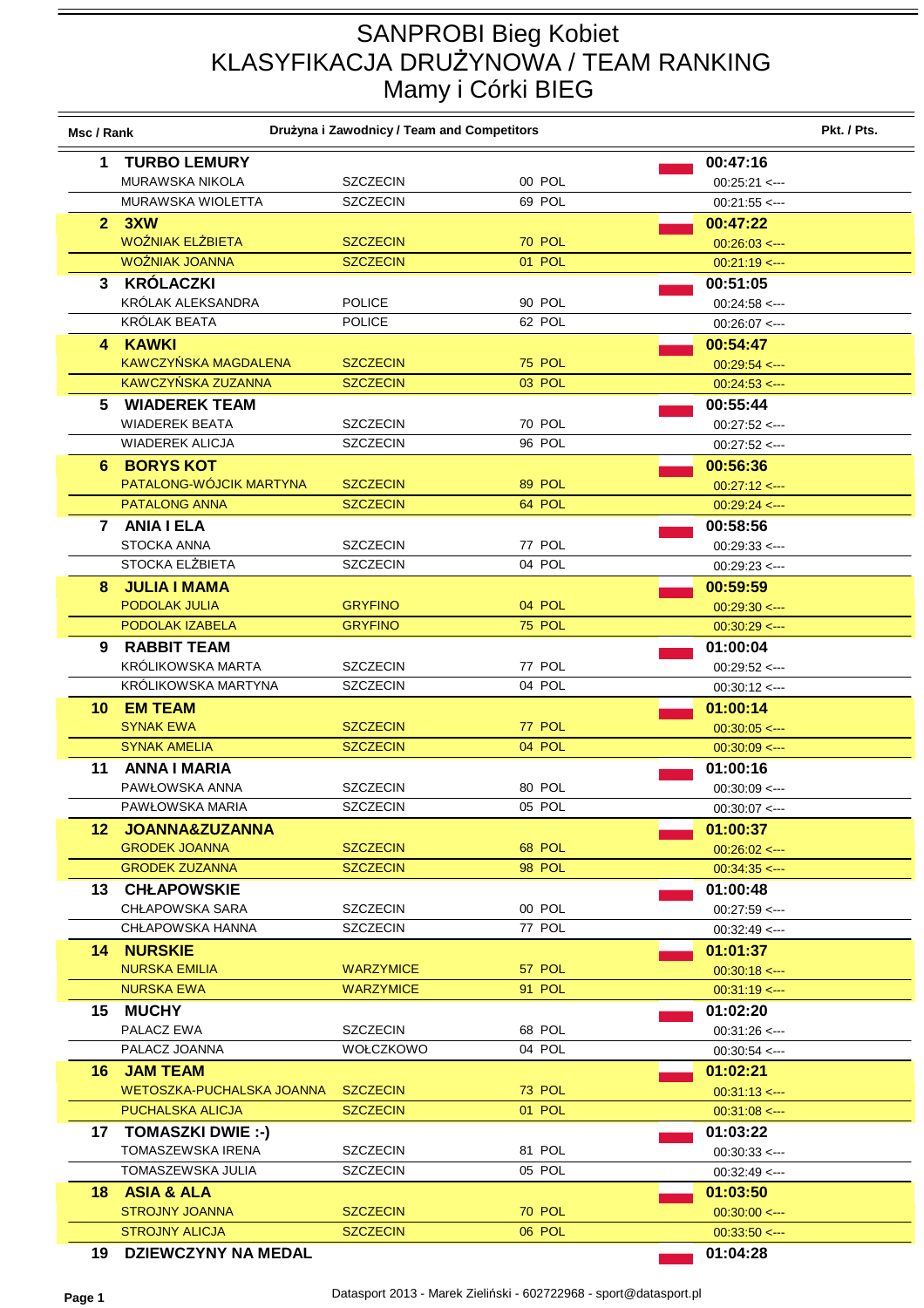| Drużyna i Zawodnicy / Team and Competitors<br>Msc / Rank |                                            |                                    | Pkt. / Pts.      |                                                |
|----------------------------------------------------------|--------------------------------------------|------------------------------------|------------------|------------------------------------------------|
|                                                          | DEPHIA JULIA                               | <b>DALENEWO</b>                    | 05 POL           | $00:32:14$ <--                                 |
|                                                          | RAJFUR JOANNA                              | <b>DALESZEWO</b>                   | 83 POL           | $00:32:14 \leq$                                |
|                                                          | 20 ULA-MA                                  |                                    |                  | 01:04:56                                       |
|                                                          | <b>SZCZUKO MAŁGORZATA</b>                  | <b>DOBRA</b>                       | <b>75 POL</b>    | $00:32:29$ <--                                 |
|                                                          | <b>SZCZUKO URSZULA</b>                     | <b>DOBRA</b>                       | 01 POL           | $00:32:27$ <--                                 |
| 21                                                       | <b>ANNA I KAROLINA</b>                     |                                    |                  | 01:05:03                                       |
|                                                          | ADAMSKA KAROLINA                           | <b>SZCZECIN</b>                    | 01 POL           | $00:29:23 \leftarrow$                          |
|                                                          | ADAMSKA ANNA                               | <b>SZCZECIN</b>                    | 68 POL           | $00:35:40 < -$                                 |
| 22.                                                      | <b>NAKALUSZKI</b>                          |                                    |                  | 01:05:35                                       |
|                                                          | ELBIŃSKA-KRAWCZUK MONIKA                   | <b>ŚWINOUJŚCIE</b>                 | 77 POL           | $00:32:48 \leftarrow$                          |
|                                                          | <b>KRAWCZUK AMELIA</b>                     | <b>ŚWINOUJŚCIE</b>                 | 05 POL           | $00:32:47$ <---                                |
|                                                          | 23 POLICHNO TEAM                           |                                    |                  | 01:06:21                                       |
|                                                          | KUSIŃSKA ALICJA                            | STARE POLICHNO                     | 75 POL           | $00:32:22 \leq -1$                             |
|                                                          | KUSIŃSKA KAROLINA                          | <b>STARE POLICHNO</b>              | 01 POL           | $00:33:59 \leq -$                              |
| 24                                                       | <b>ŚLĘGULKI</b>                            |                                    |                  | 01:06:38                                       |
|                                                          | DZIDZIUL-ŚLĘGA MONIKA                      | <b>SZCZECIN</b>                    | <b>76 POL</b>    | $00.34.47 < -$                                 |
|                                                          | <b>ŚLĘGA KAMILA</b>                        | <b>SZCZECIN</b>                    | 02 POL           | $00:31:51 \leftarrow$                          |
| 25                                                       | <b>JUDE&amp;DORIS</b>                      |                                    |                  | 01:06:56                                       |
|                                                          | <b>WASYLUK DOROTA</b>                      | <b>SZCZECIN</b>                    | 68 POL           | $00:36:16 \leq$                                |
|                                                          | <b>BLUM JUDYTA</b>                         | <b>WROCŁAW</b>                     | 90 POL           | $00:30:40 < -$                                 |
| 26.                                                      | <b>GONTKI</b>                              |                                    |                  | 01:07:36                                       |
|                                                          | <b>GONTARZ AGNIESZKA</b>                   | <b>SZCZECIN</b>                    | 74 POL           | $00:36:29$ <--                                 |
|                                                          | <b>GONTARZ WERONIKA</b>                    | <b>SZCZECIN</b>                    | 01 POL           | $00:31:07$ <--                                 |
| 27                                                       | <b>KAROLKI TEAM</b>                        |                                    |                  | 01:07:41                                       |
|                                                          | KAROL AGNIESZKA                            | <b>POLICE</b>                      | 72 POL           | $00:33:16 \leftarrow -$                        |
|                                                          | <b>KAROL MONIKA</b>                        | <b>POLICE</b>                      | 94 POL           | $00:34:25 < -$                                 |
| 28.                                                      | <b>ROSARIOS ZAKYNTOS</b>                   |                                    |                  | 01:07:45                                       |
|                                                          | <b>FIJALKOWSKA ALEKSANDRA</b>              | <b>SZCZECIN</b>                    | 80 POL           | $00:32:19 \leftarrow$                          |
|                                                          | RACZYNSKA MAGDALENA                        | <b>SZCZECIN</b>                    | 83 POL           | $00:35:26 \leftarrow$                          |
| 29                                                       | <b>AGADORKA</b>                            |                                    |                  | 01:09:06                                       |
|                                                          | BIELAŃSKA DOROTA                           | <b>STARGARD</b>                    | 67 POL           | $00:34:35 < -$                                 |
|                                                          | WYROŚLAK AGATA                             | <b>STARGARD</b>                    | 92 POL           | $00:34:31 \leftarrow$                          |
| 30                                                       | <b>MILTEAM</b>                             |                                    |                  | 01:09:33                                       |
|                                                          | <b>MILER IWONA</b><br><b>MILER ZUZANNA</b> | <b>SZCZECIN</b><br><b>SZCZECIN</b> | 79 POL<br>05 POL | $00.34.47 < -$                                 |
|                                                          |                                            |                                    |                  | $00:34:46 \leq$                                |
|                                                          | 31 KASIA I NINA<br>CHABELSKA KATARZYNA     | KOBYLANKA                          | 75 POL           | 01:09:41                                       |
|                                                          | CHABELSKA NINA                             | <b>KOBYLANKA</b>                   | 04 POL           | $00:34:51 \leftarrow$<br>$00:34:50 \leftarrow$ |
|                                                          | 32 LORKI                                   |                                    |                  | 01:10:00                                       |
|                                                          | <b>KLETT AGNIESZKA</b>                     | <b>SZCZECIN</b>                    | 80 POL           | $00:35:33 \leftarrow$                          |
|                                                          | <b>KLETT WIKTORIA</b>                      | <b>SZCZECIN</b>                    | 99 POL           | $00:34:27$ <---                                |
|                                                          | 33 KOKOSANKI                               |                                    |                  | 01:10:21                                       |
|                                                          | <b>DROP ANETA</b>                          | <b>MIERZYN</b>                     | 72 POL           | $00:33:57$ <--                                 |
|                                                          | <b>DROP NATALIA</b>                        | MIERZYN                            | 94 POL           | $00:36:24 \leq -$                              |
|                                                          | <b>34 BLONDYNKI BIEGAJĄ</b>                |                                    |                  | 01:10:39                                       |
|                                                          | RATOWSKA JOANNA                            | <b>SZCZECIN</b>                    | 71 POL           | $00:33:56 \leftarrow$                          |
|                                                          | <b>RATOWSKA ALINA</b>                      | <b>SZCZECIN</b>                    | 04 POL           | $00:36:43 \leftarrow$                          |
|                                                          | 35 D & K                                   |                                    |                  | 01:10:55                                       |
|                                                          | MURAWSKA DOROTA                            | <b>SZCZECIN</b>                    | 69 POL           | $00:35:27$ <---                                |
|                                                          | MURAWSKA KAMILA                            | <b>SZCZECIN</b>                    | 91 POL           | $00:35:28 \leftarrow$                          |
|                                                          | 36 AGATA I DOMINIKA                        |                                    |                  | 01:11:07                                       |
|                                                          | <b>BERES DOMINIKA</b>                      | <b>DOBRA</b>                       | 99 POL           | $00:32:21 \leq -1$                             |
|                                                          | WANAGIEL-BEREŚ AGATA                       | <b>DOBRA</b>                       | <b>76 POL</b>    | $00:38:46 \leftarrow$                          |
|                                                          | 37 KOALE:) KASIA I OLA                     |                                    |                  | 01:11:12                                       |
|                                                          | UŁANOWICZ KATARZYNA                        | <b>SZCZECIN</b>                    | 78 POL           | $00:35:35 < -$                                 |
|                                                          | UŁANOWICZ ALEKSANDRA                       | <b>SZCZECIN</b>                    | 05 POL           | $00:35:37 \leftarrow$                          |
|                                                          | <b>38 KRAJEWSKIE</b>                       |                                    |                  | 01:11:51                                       |
|                                                          | <b>KRAJEWSKA BEATA</b>                     | <b>ŚWINOUJŚCIE</b>                 | 77 POL           | $00:34:40 \leq -1$                             |
|                                                          | <b>KRAJEWSKA PAULINA</b>                   | <b>ŚWINOUJŚCIE</b>                 | 02 POL           | $00:37:11 \leftarrow$                          |
| 39                                                       | WIEWIÓRKA I JEJ CÓRKA                      |                                    |                  | 01:12:03                                       |
|                                                          | GODLEWSKA DAGMARA                          | <b>SZCZECIN</b>                    | 77 POL           | $00:32:41 \leftarrow -$                        |

**Page 2** Datasport 2013 - Marek Zieliński - 602722968 - sport@datasport.pl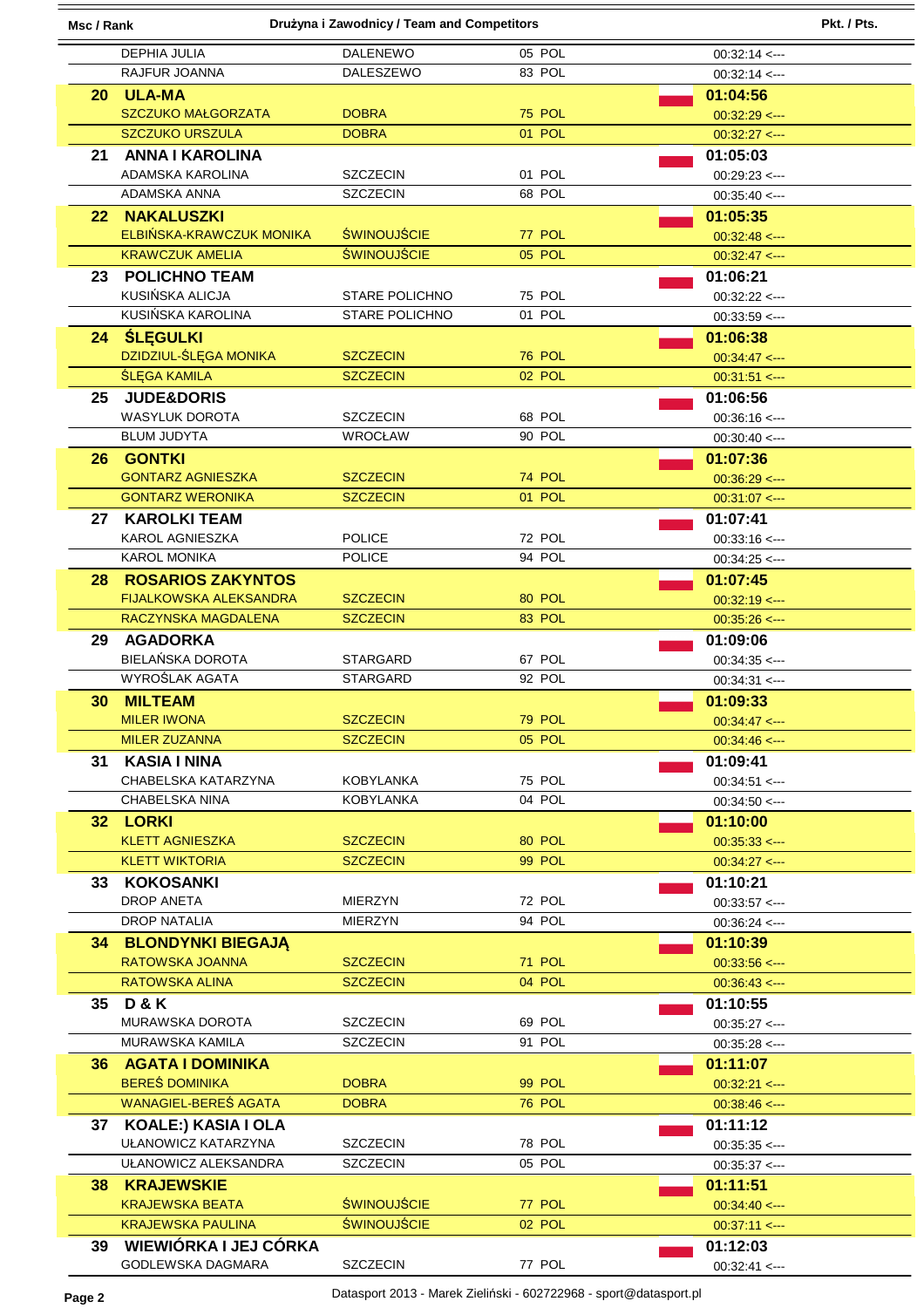| Drużyna i Zawodnicy / Team and Competitors<br>Pkt. / Pts.<br>Msc / Rank |                                    |                   |               |                                          |
|-------------------------------------------------------------------------|------------------------------------|-------------------|---------------|------------------------------------------|
|                                                                         | GODLEWSKA JAROCKA ALICJA           | <b>SZCZECIN</b>   | 51 POL        | $00:39:22 \leq -$                        |
|                                                                         | <b>40 MAZUREK POWER</b>            |                   |               | 01:12:42                                 |
|                                                                         | <b>MAZUREK JOANNA</b>              | <b>SZCZECIN</b>   | <b>75 POL</b> | $00:36:21 \leftarrow$                    |
|                                                                         | <b>MAZUREK ALEKSANDRA</b>          | <b>SZCZECIN</b>   | 02 POL        | $00:36:21$ <--                           |
| 41                                                                      | <b>FORZA!</b>                      |                   |               | 01:12:48                                 |
|                                                                         | <b>MACKIEWICZ DOMINIKA</b>         | <b>PLOTY</b>      | 78 POL        | $00:32:12 \leq -$                        |
|                                                                         | MACKIEWICZ JOANNA                  | <b>PŁOTY</b>      | 86 POL        | $00:40:36 \leftarrow$                    |
| 42.                                                                     | <b>BEDZIEMY PIERWSZE</b>           |                   |               | 01:13:03                                 |
|                                                                         | <b>ŚCIESIŃSKA BEATA</b>            | <b>TRZEBIATÓW</b> | 65 POL        | $00:36:31 \leftarrow$                    |
|                                                                         | <b>LENKIEWICZ MARTA</b>            | <b>TRZEBIATÓW</b> | 85 POL        | $00:36:32 \leftarrow -$                  |
| 43.                                                                     | <b>JAROSZEWICZ TEAM</b>            |                   |               | 01:13:09                                 |
|                                                                         | JAROSZEWICZ ALEKSANDRA             | <b>POLICE</b>     | 98 POL        | $00:35:07$ <--                           |
|                                                                         | JAROSZEWICZ JOANNA                 | <b>POLICE</b>     | 72 POL        | $00:38:02 \leq -1$                       |
|                                                                         | <b>44 EWAIMARTYNA</b>              |                   |               | 01:13:16                                 |
|                                                                         | <b>NAROŻNIAK EWA</b>               | <b>GRYFICE</b>    | 65 POL        | $00:36:36 \leftarrow$                    |
|                                                                         | NAROŻNIAK MARTYNA                  | <b>GRYFICE</b>    | 94 POL        | $00:36:40 \leq -1$                       |
| 45.                                                                     | <b>DURECZKI</b>                    |                   |               | 01:14:15                                 |
|                                                                         | DURKA HANNA                        | <b>SZCZECIN</b>   | 57 POL        | $00:38:45$ <--                           |
|                                                                         | <b>DURKA WERONIKA</b>              | 71-278            | 00 POL        | $00:35:30 \leq$                          |
| 46.                                                                     | <b>KASIA I OLA</b>                 |                   |               | 01:14:50                                 |
|                                                                         | <b>GACKOWSKA ALEKSANDRA</b>        | <b>BOJANOWO</b>   | 01 POL        | $00:37:25$ <--                           |
|                                                                         | <b>GACKOWSKA KATARZYNA</b>         | <b>BOJANOWO</b>   | 65 POL        | $00:37:25$ <--                           |
|                                                                         | <b>47 TRUCHT RURZYCA</b>           |                   |               | 01:14:56                                 |
|                                                                         | ŻUCHOWSKA MARZENA                  | <b>RURZYCA</b>    | 75 POL        | $00:37:29$ <--                           |
|                                                                         | ŻUCHOWSKA LIDIA                    | <b>RURZYCA</b>    | 04 POL        | $00:37:27$ <---                          |
| 48                                                                      | <b>RENATA NATALIA JAWORSKIE</b>    |                   |               | 01:15:13                                 |
|                                                                         | <b>JAWORSKA RENATA</b>             | <b>SZCZECIN</b>   | 72 POL        | $00:33:13$ <---                          |
|                                                                         | <b>JAWORSKA NATALIA</b>            | <b>SZCZECIN</b>   | 96 POL        | $00:42:00 \leq$                          |
| 49.                                                                     | <b>KLAUDIA I MONIKA</b>            |                   |               | 01:15:21                                 |
|                                                                         | DYLEWSKA MONIKA                    | <b>BARLINEK</b>   | 77 POL        | $00:35:05$ <--                           |
|                                                                         | SOCHA KLAUDIA                      | <b>BARLINEK</b>   | 01 POL        | $00:40:16 \leq -1$                       |
| 50                                                                      | KAHA80 I BABEL2006                 |                   |               | 01:16:40                                 |
|                                                                         | <b>CIURZYŃSKA KATARZYNA</b>        | <b>BEZRZECZE</b>  | 80 POL        | $00:38:20 \leq -1$                       |
|                                                                         | CIURZYŃSKA MARIANNA                | <b>BEZRZECZE</b>  | 06 POL        | $00:38:20 \leftarrow$                    |
| 51                                                                      | DRUŻYNA AA<br>JABŁOŃSKA ALEKSANDRA | <b>SZCZECIN</b>   | 90 POL        | 01:17:46                                 |
|                                                                         | MURAWSKA AGNIESZKA                 | <b>SZCZECIN</b>   | 68 POL        | $00:38:53 \leftarrow$<br>$00:38:53 \leq$ |
|                                                                         | 52 TEAM MY                         |                   |               | 01:17:53                                 |
|                                                                         | <b>GUSAR BOŻENA</b>                | <b>SZCZECIN</b>   | <b>75 POL</b> | $00:38:57$ <--                           |
|                                                                         | <b>GUSAR HANNA</b>                 | <b>SZCZECIN</b>   | 04 POL        | $00:38:56 \leftarrow$                    |
|                                                                         | 53 M&M                             |                   |               | 01:18:25                                 |
|                                                                         | KABAT-JASTAK MAGDALENA             | <b>SZCZECIN</b>   | 80 POL        | $00:39:14 \leftarrow$                    |
|                                                                         | JASTAK MILENA                      | <b>SZCZECIN</b>   | 06 POL        | $00:39:11 \leq -1$                       |
|                                                                         | <b>54 CHOMICZKI</b>                |                   |               | 01:19:34                                 |
|                                                                         | <b>JEDRZEJEWSKA JOLANTA</b>        | <b>SZCZECIN</b>   | 71 POL        | $00:39:59 \leq -1$                       |
|                                                                         | <b>JEDRZEJEWSKA PATRYCJA</b>       | <b>SZCZECIN</b>   | 95 POL        | $00:39:35 \leq -1$                       |
| 55                                                                      | MADA KALA                          |                   |               | 01:21:44                                 |
|                                                                         | DOMARADZKA MARZENA                 | <b>TRZEBIATÓW</b> | 72 POL        | $00:40:50 < -$                           |
|                                                                         | DOMARADZKA KALINA                  | ŁÓDŹ              | 96 POL        | $00:40:54 \leq$                          |
|                                                                         | 56 DO PRZODU                       |                   |               | 01:22:11                                 |
|                                                                         | WERESZCZYŃSKA BRYGIDA              | <b>PRZECŁAW</b>   | 74 POL        | $00:41:07$ < $-$                         |
|                                                                         | WERESZCZYŃSKA MARTA                | <b>PRZECŁAW</b>   | 06 POL        | $00:41:04 \leq -1$                       |
|                                                                         | 57 M&Z                             |                   |               | 01:23:00                                 |
|                                                                         | RESZKIEWICZ MAŁGORZATA             | <b>SZCZECIN</b>   | 75 POL        | $00:41:30 \leq$                          |
|                                                                         | RESZKIEWICZ ZUZANNA                | <b>SZCZECIN</b>   | 03 POL        | $00:41:30 \leq -1$                       |
| 58.                                                                     | <b>OLA I MAMA</b>                  |                   |               | 01:23:13                                 |
|                                                                         | <b>BRZYCHCY IZABELA</b>            | GORZÓW WLKP.      | 80 POL        | $00:41:38 \leq$                          |
|                                                                         | <b>BRZYCHCY ALEKSANDRA</b>         |                   | 03 POL        | $00:41:35 \leq$                          |
| 59.                                                                     | <b>NICEWKI DWIE</b>                |                   |               | 01:23:21                                 |
|                                                                         | NICEWICZ BEATA                     | <b>DOBRA</b>      | 72 POL        | $00:41:41 \leftarrow -$                  |
|                                                                         | NICEWICZ HANNA                     | <b>DOBRA</b>      | 04 POL        | $00:41:40 \leq$                          |

**Page 3** Datasport 2013 - Marek Zieliński - 602722968 - sport@datasport.pl